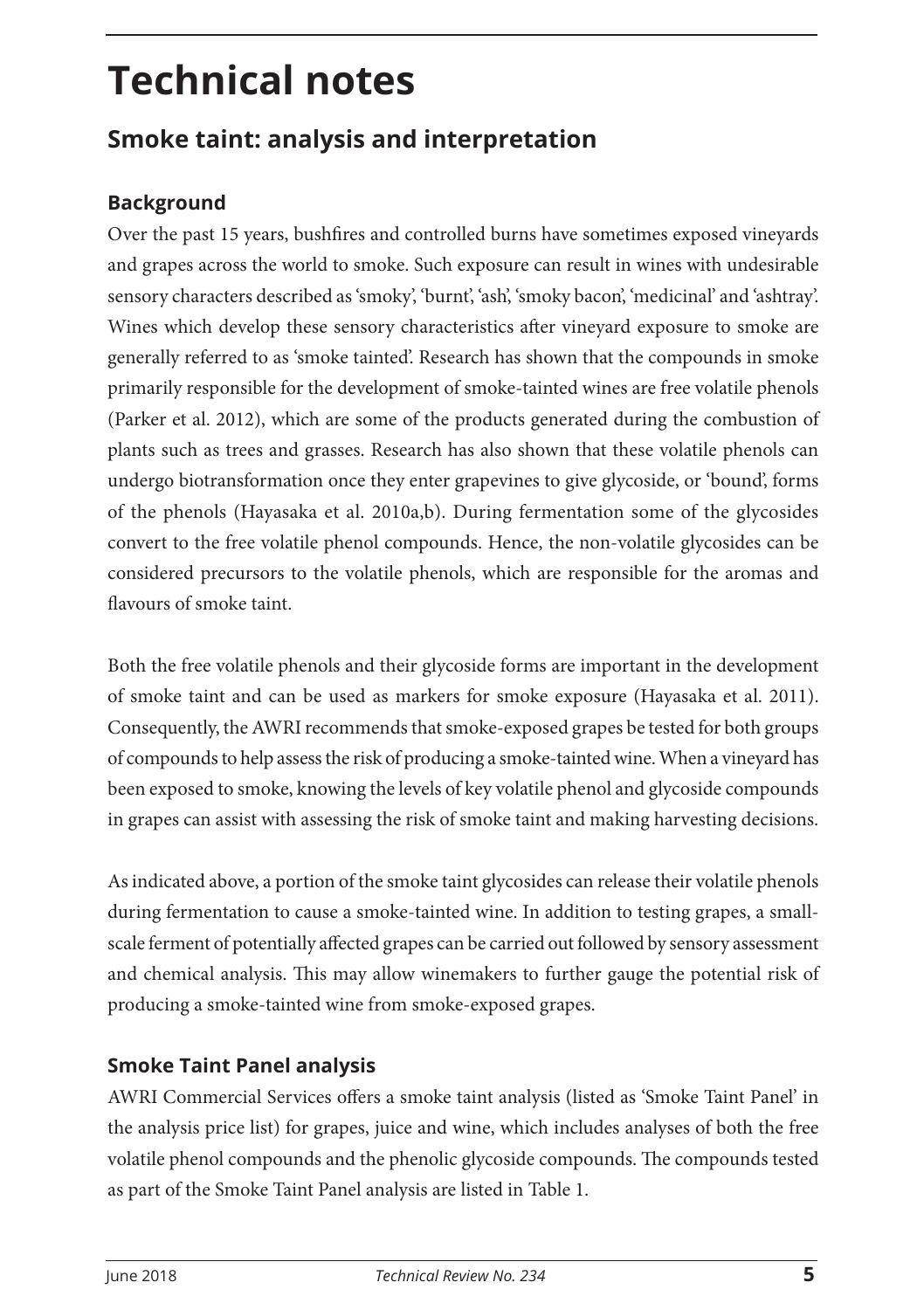Given the volatile phenol compounds can accumulate in smoke-affected grapes in their glycoside forms, it is possible for volatile phenols to be present in relatively low concentrations while the glycosides are present in relatively high concentrations (Parker et al. 2013). Therefore, if smoke-exposed grapes happened to contain a high concentration of phenolic glycosides but a low concentration of volatile phenols, then testing only for volatile phenols would result in an underestimation of the risk of producing a smoke-tainted wine.

The most effective time to test smoke-exposed grapes is as close to the expected harvest date as possible, although enough time should be left to allow for transport to the laboratory and for the analysis to be conducted, before the decision whether to harvest needs to be made.

Note that in the case of wines submitted for the Smoke Taint Panel analysis, oak contact can make interpretation of the volatile phenol results difficult. This is because volatile phenol compounds can be released from oak, especially heavily toasted oak, during fermentation and wine ageing (Spillman et al. 2004).

#### **Background levels survey**

Once the Smoke Taint Panel analysis had been developed, it became apparent that nonsmoke-exposed grapes naturally contain low levels of the various compounds targeted by the analysis. This revealed the possibility that 'false positive' interpretations could be made. That is, low-level Smoke Taint Panel analysis results might suggest that grapes have been exposed to smoke when in fact the results might be within the natural 'background' range for nonsmoke-exposed fruit. In addition, it was observed that the levels of the various compounds varied somewhat from variety to variety. Therefore, it was necessary to conduct a survey of the typical background concentrations of the marker compounds included in the Smoke Taint Panel analysis for the major grape varieties.

| Volatile phenols | Phenolic glycosides          |
|------------------|------------------------------|
| Guaiacol         | Guajacol rutinoside          |
| 4-Methylquaiacol | Methylguaiacol rutinoside    |
| Syringol         | Syringol gentiobioside       |
| 4-Methylsyringol | Methylsyringol gentiobioside |
| o-Cresol         | Cresol rutinoside            |
| m-Cresol         | Phenol rutinoside            |
| p-Cresol         |                              |

**Table 1.** The smoke taint marker compounds targeted as part of AWRI Commercial Services' Smoke Taint Panel analysis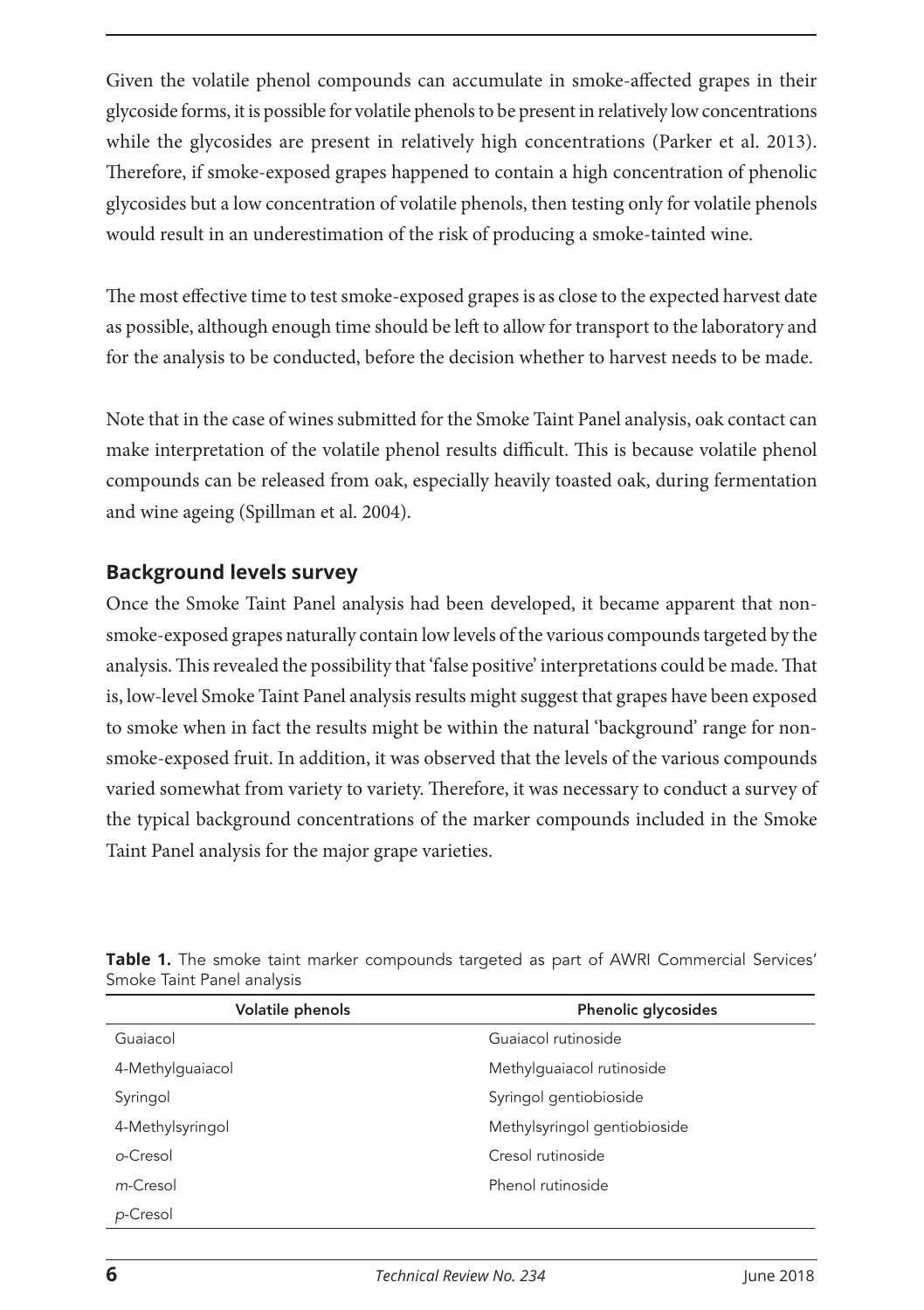During 2010 and 2011, volatile phenols and phenolic glycosides were measured in nonsmoke-exposed fruit collected approximately two weeks before the commercial harvest date for the varieties Cabernet Sauvignon, Shiraz, Pinot Noir, Chardonnay and Riesling. The grape samples collected during the survey were also fermented to wine so that the background concentrations of the marker compounds could be determined for both grapes and wine. The analytical results were subjected to statistical analysis to determine upper limits for the background levels of the various marker compounds included in the Smoke Taint Panel analysis. If samples subjected to the Smoke Taint Panel analysis returned results that were higher than these upper limits, then they were deemed likely to have been exposed to smoke (Parker et al. 2013).

During 2016 and 2017, the 'background survey database' was expanded to include seven more varieties. The varieties currently included in the database are listed in Table 2. The database now includes data obtained from more than 500 grape samples acquired from 23 regions across Australia.

#### **Interpretation of Smoke Taint Panel results**

When a grapegrower or winemaker receives results of the Smoke Taint Panel analysis from AWRI Commercial Services, they are advised to contact the AWRI helpdesk for interpretation. Interpretation involves comparing the results with those from the 'background survey database' for the particular variety analysed. To assist with understanding the results, a 'traffic light' colour-coded system was initially developed. For a volatile phenol result, for example, the result was designated as being either 'green', 'amber' or 'red', depending on how far the result lay from the mean of the background survey data for the variety. After expansion of the database during 2016 and 2017, the 'traffic light' interpretation system was revised as part of the AWRI's continuous improvement process. As a result, a graphical system of interpretation was introduced in 2018.

| <b>White varieties</b> | <b>Red varieties</b> |
|------------------------|----------------------|
| Chardonnay             | Cabernet Sauvignon   |
| Pinot Gris/Grigio      | Grenache             |
| Riesling               | Mataro/Mourvèdre     |
| Sauvignon Blanc        | Merlot               |
| Semillon               | Pinot Noir           |
|                        | Sangiovese           |
|                        | Shiraz               |

**Table 2.** Varieties included in the AWRI's smoke taint background survey database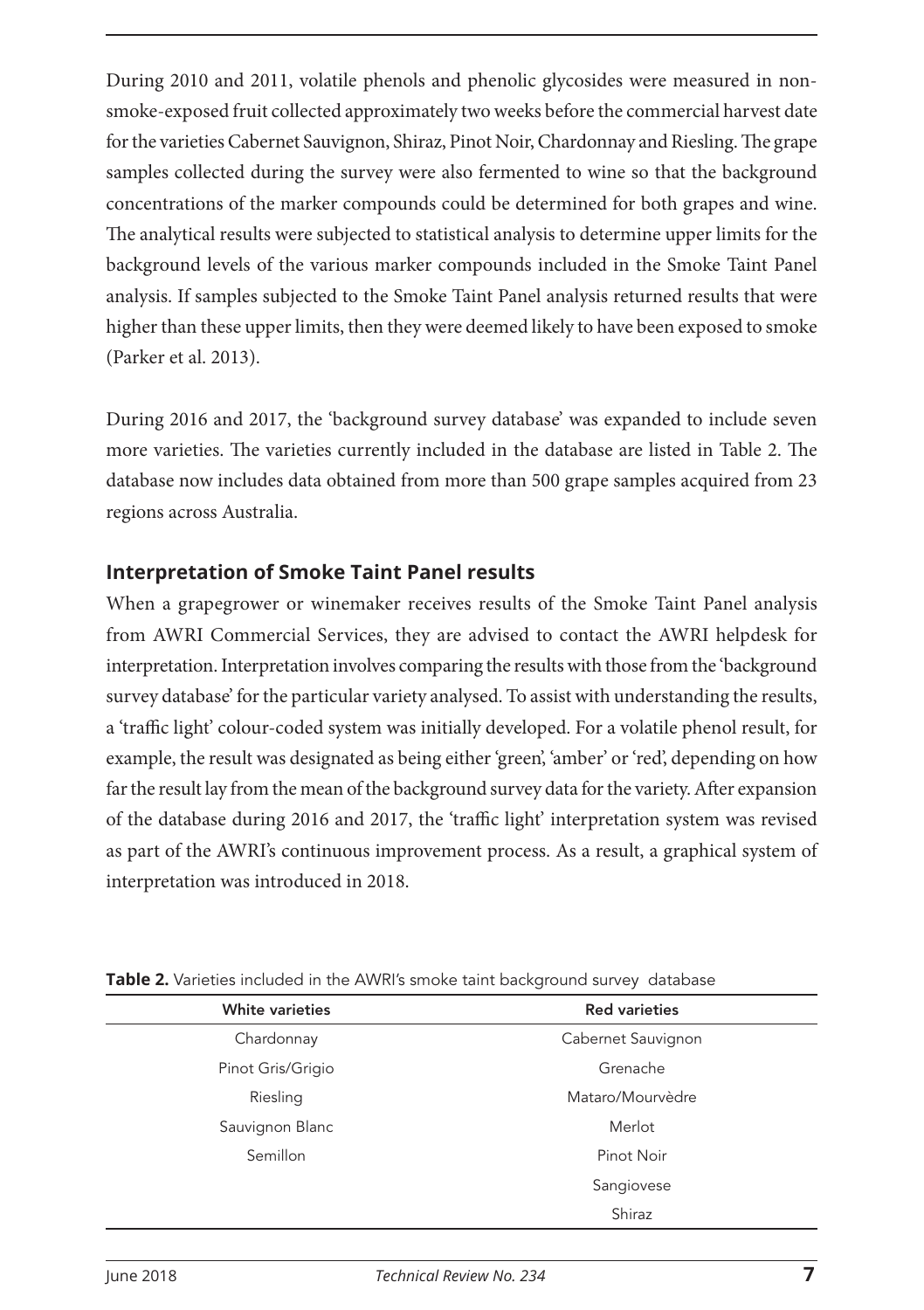#### *Graphical presentation of Smoke Taint Panel analysis results*

Apart from discussing the Smoke Taint Panel analysis results with the grapegrower or winemaker, helpdesk staff may also provide two graphs, one with the volatile phenol results and one with the glycoside results. These graphs include data from the 'background survey database' with which the sample results can be compared. An example of how the result are presented is provided in Figure 1.

Although the y-axis values are not shown in Figure 1, the graphs show how the Shiraz sample results (represented by the open circles) can easily be compared to the background survey results (grey bars) for Shiraz grapes. The grey bars in Figure 1 represent the natural







#### b) Grape glycoside levels in Shiraz

**Figure 1.** Graphs of a) volatile phenols and b) glycoside compounds measured in a sample of 2018 vintage Shiraz grapes possibly exposed to smoke (open circles) compared to the background levels for non-smoke exposed Shiraz (grey bars) obtained during the 'background levels survey'.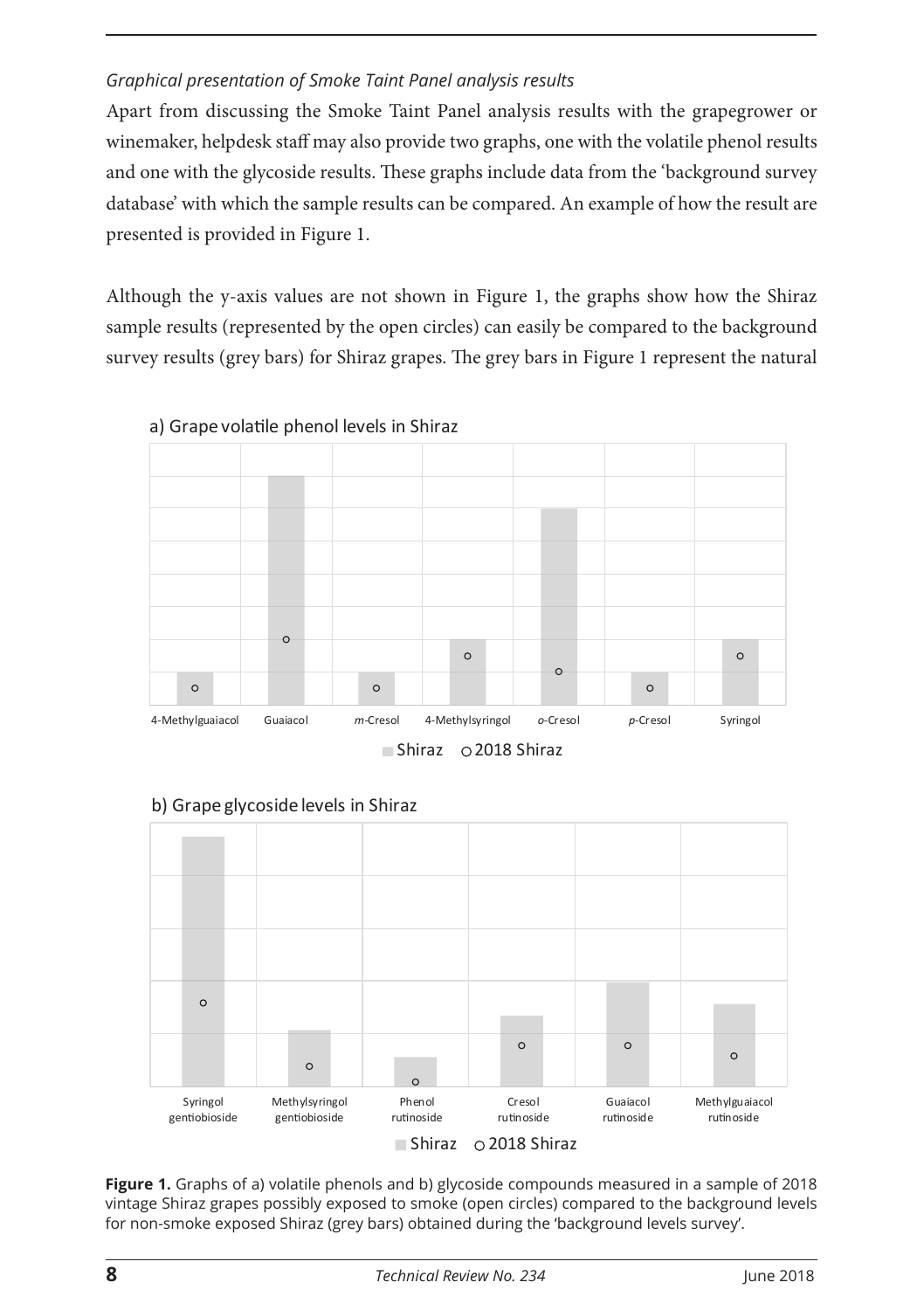background levels found in Australian Shiraz grapes up to (and including) the 99<sup>th</sup> percentile for each analyte measured as part of the Smoke Taint Panel. That is, 99% of the data collected for non-smoke-exposed Shiraz gapes fall within the grey bars. Given both the volatile phenol and glycoside results for the 2018 Shiraz sample in Figure 1 fall within the grey bars (i.e. within the range of values typically observed for non-smoke-exposed Shiraz grapes according to the background survey), the conclusion is that there is no evidence the 2018 Shiraz grapes have been exposed to smoke.

It should be noted that if the Smoke Taint Panel results for a grape sample are slightly higher than the 99th percentiles for the background survey data (i.e. the results lie above the grey bars), this is evidence of smoke exposure only. Whether or not the wine resulting from processing the fruit will be smoke tainted cannot be drawn from this data alone. For example, consider Figure 2, which shows the wine glycoside results compared to the background data for a 2018 vintage Cabernet Sauvignon wine. The results for syringol gentiobioside and methylsyringol gentiobioside lie just above the range of values observed for Cabernet Sauvignon wines analysed in the background survey. This does not automatically mean that the wine will be affected by smoke taint, as the results for the other four compounds lie within the grey bars (i.e. these results are within the range observed for non-smoke-exposed Cabernet Sauvignon wines).



**Figure 2.** The levels of glycosides in a 2018 Cabernet Sauvignon wine for which the grapes may have been exposed to smoke (open circles), showing levels of syringol gentiobioside and methylsyringol gentiobioside just above the background levels for Cabernet Sauvignon (grey bars).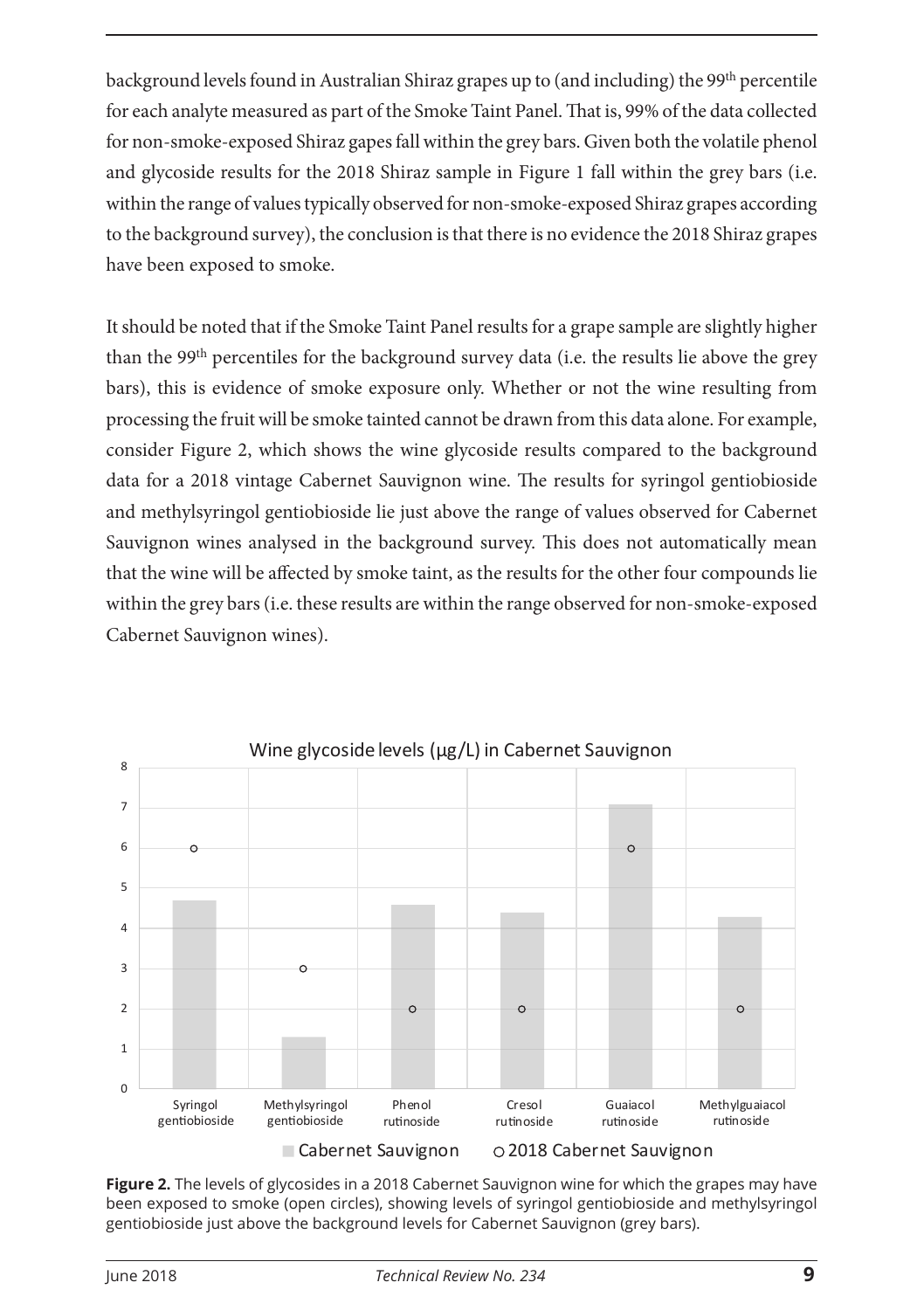Inspection of Figure 3, which shows not only the results for the 2018 Cabernet Sauvignon wine, but also results for a smoke-tainted 2007 Cabernet Sauvignon wine, brings the results for the 2018 wine into perspective.

Even though the results for two of the glycosides in the 2018 wine are just above the 99<sup>th</sup> percentile (i.e. just above the top of the grey bars), the results are very low relative to the 2007 smoke-tainted wine. Given the syringol gentiobioside and methylsyringol gentiobioside results for the 2018 wine are above the background survey data 99<sup>th</sup> percentiles for these compounds, it is possible the grapes from which this wine was made were exposed to smoke. However, the results for the other four glycosides are within the grey bars (three of them in close proximity to the median), so the conclusion is that the 2018 Cabernet Sauvignon wine would be unlikely to exhibit smoke taint characters.

If all AWRI Smoke Taint Panel results for a grape sample are above the 99th percentiles for all the compounds targeted, then it is highly likely that the grapes were exposed to smoke. However, if the results are only just above the 99<sup>th</sup> percentiles, wine made from the grapes may not necessarily be affected by smoke taint. The risk of producing a smoke-tainted wine increases with results increasing in distance above the 99<sup>th</sup> percentile levels (i.e. risk increases with increasing distance above the grey bars). In summary, while low (within



**Figure 3.** The levels of glycosides for the same Cabernet Sauvignon wine (open circles) shown in Figure 2 and the glycoside levels in a smoke tainted 2007 Cabernet Sauvignon wine (solid diamonds) compared to the background levels (i.e. no smoke exposure) for Cabernet Sauvignon (grey bars).